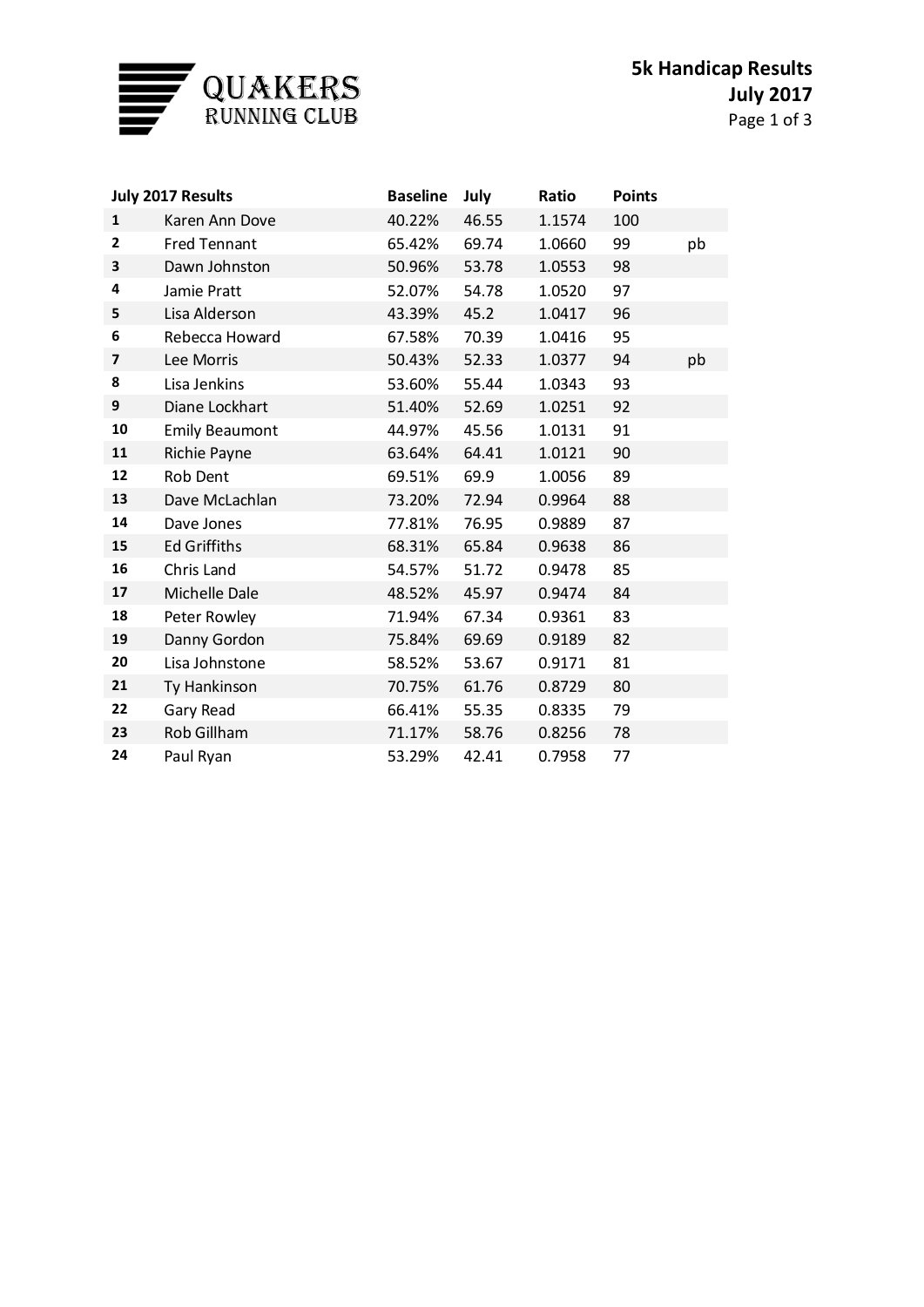

| <b>July 2017 Cumulative Scores</b> |                       | Jan       | Feb         | <b>March</b> | <b>April</b> | May       | June             | July             | <b>Total</b> |
|------------------------------------|-----------------------|-----------|-------------|--------------|--------------|-----------|------------------|------------------|--------------|
| $\mathbf{1}$                       | Karen Ann Dove        | 100       | $\mathbf 0$ | 100          | 100          | 100       | 100              | 100              | 600          |
| $\overline{\mathbf{2}}$            | Lisa Alderson         | 0         | 99          | 96           | 98           | 98        | 97               | 96               | 584          |
| 3                                  | Ty Hankinson          | 85        | 79          | 80           | 82           | 85        | $\pmb{0}$        | 80               | 491          |
| 4                                  | <b>Ed Griffiths</b>   | 81        | 78          | 81           | 80           | 75        | 0                | 86               | 481          |
| 5                                  | Danny Gordon          | 76        | 82          | 76           | 77           | $\pmb{0}$ | 86               | 82               | 479          |
| 6                                  | <b>Grainne Duffy</b>  | 77        | 86          | 85           | 74           | 72        | 81               | $\pmb{0}$        | 475          |
| $\overline{\mathbf{z}}$            | Lisa Jenkins          | 95        | $\mathbf 0$ | 91           | $\pmb{0}$    | 96        | 95               | 93               | 470          |
| 8                                  | <b>Emily Beaumont</b> | 97        | 100         | 97           | 0            | 0         | 82               | 91               | 467          |
| 9                                  | Andy Whittam          | 93        | 89          | $\pmb{0}$    | 93           | 92        | 98               | $\pmb{0}$        | 465          |
| 10                                 | <b>Fred Tennant</b>   | 92        | 96          | $\mathbf 0$  | 96           | 79        | 0                | 99               | 462          |
| 11                                 | Dave Todd             | $\pmb{0}$ | 87          | 92           | 91           | 87        | 96               | $\boldsymbol{0}$ | 453          |
| 12                                 | Rob Gillham           | 0         | 67          | 75           | 71           | 68        | 80               | 78               | 439          |
| 13                                 | Dave McLachlan        | 91        | 83          | $\pmb{0}$    | 85           | 88        | $\boldsymbol{0}$ | 88               | 435          |
| 14                                 | Richie Payne          | 62        | 0           | 86           | 88           | 0         | 94               | 90               | 420          |
| 15                                 | Lee Morris            | 87        | $\pmb{0}$   | 73           | 72           | 78        | $\pmb{0}$        | 94               | 404          |
| 16                                 | Peter Rowley          | 0         | 81          | 78           | 84           | 67        | $\boldsymbol{0}$ | 83               | 393          |
| 17                                 | <b>Stuart Burkin</b>  | $\pmb{0}$ | 95          | 98           | 99           | 99        | $\pmb{0}$        | $\pmb{0}$        | 391          |
| 18                                 | Dave Jones            | 0         | 76          | 66           | $\mathbf 0$  | 76        | 77               | 87               | 382          |
| 19                                 | Gemma Hammond         | 72        | 74          | 80           | 70           | 80        | $\pmb{0}$        | $\pmb{0}$        | 376          |
| 20                                 | <b>Michael King</b>   | 66        | 73          | 89           | 78           | 63        | $\mathbf 0$      | $\pmb{0}$        | 369          |
| 21                                 | David Ledgerwood      | 84        | $\pmb{0}$   | 90           | $\pmb{0}$    | 95        | 99               | $\boldsymbol{0}$ | 368          |
| 22                                 | Darren Alderson       | 0         | 98          | 95           | 79           | 82        | 0                | $\pmb{0}$        | 354          |
| 23                                 | Jamie Pratt           | 86        | $\pmb{0}$   | 94           | 75           | 0         | $\pmb{0}$        | 97               | 352          |
| 24                                 | <b>Phil Rutter</b>    | 90        | 92          | 87           | 0            | 77        | $\mathbf 0$      | $\pmb{0}$        | 346          |
| 25                                 | Michelle Scruby       | 74        | 90          | $\pmb{0}$    | 89           | $\pmb{0}$ | 91               | $\boldsymbol{0}$ | 344          |
| 26                                 | Diane Lockhart        | 94        | 0           | 75           | 0            | 81        | 0                | 92               | 342          |
| 27                                 | Paul Ryan             | 67        | 66          | $\pmb{0}$    | 63           | 59        | $\pmb{0}$        | 77               | 332          |
| 28                                 | Gary Read             | 60        | 0           | 69           | 61           | 61        | 0                | 79               | 330          |
| 29                                 | Juliette McLaren      | 78        | $\mathbf 0$ | 82           | 81           | 89        | $\mathbf 0$      | $\boldsymbol{0}$ | 330          |
| 30                                 | lain Clyde            | 68        | 0           | 0            | 83           | 84        | 89               | 0                | 324          |
| 31                                 | Olly Moore            | 79        | 84          | 70           | 73           | 0         | $\pmb{0}$        | $\pmb{0}$        | 306          |
| 32                                 | Marc Ellis            | 70        | 71          | 88           | 66           | 0         | 0                | $\pmb{0}$        | 295          |
| 33                                 | Lisa Johnstone        | $\pmb{0}$ | $\pmb{0}$   | 65           | 65           | 0         | 78               | 81               | 289          |
| 34                                 | Paul Roberts          | 71        | 70          | 72           | 0            | 0         | 75               | 0                | 288          |
| 35                                 | Jeff Marriot          | $\pmb{0}$ | $\pmb{0}$   | 61           | 68           | 71        | 87               | $\pmb{0}$        | 287          |
| 36                                 | Sue New               | 0         | 0           | 62           | 69           | 70        | 83               | $\pmb{0}$        | 284          |
| 37                                 | Michelle Dale         | 99        | $\pmb{0}$   | 99           | $\pmb{0}$    | $\pmb{0}$ | $\pmb{0}$        | 84               | 282          |
| 38                                 | Sharon Carr           | 69        | 68          | 68           | 67           | 0         | 0                | 0                | 272          |
| 39                                 | <b>Billy Harris</b>   | 83        | 94          | 93           | $\pmb{0}$    | 0         | $\pmb{0}$        | $\pmb{0}$        | 270          |
| 40                                 | <b>Gill Colling</b>   | 89        | 0           | 78           | 0            | 83        | 0                | $\pmb{0}$        | 250          |
| 41                                 | Chris Land            | $\pmb{0}$ | $\pmb{0}$   | $\pmb{0}$    | $\pmb{0}$    | 64        | 79               | 85               | 228          |
| 42                                 | Nicola Wells          | 75        | 0           | 67           | 76           | 0         | 0                | 0                | 218          |
| 43                                 | Fin Fox               | 66        | 65          | 63           | $\pmb{0}$    | 0         | $\boldsymbol{0}$ | $\pmb{0}$        | 194          |
| 44                                 | <b>Brian McLaren</b>  | 98        | $\pmb{0}$   | 0            | 95           | 0         | 0                | $\pmb{0}$        | 193          |